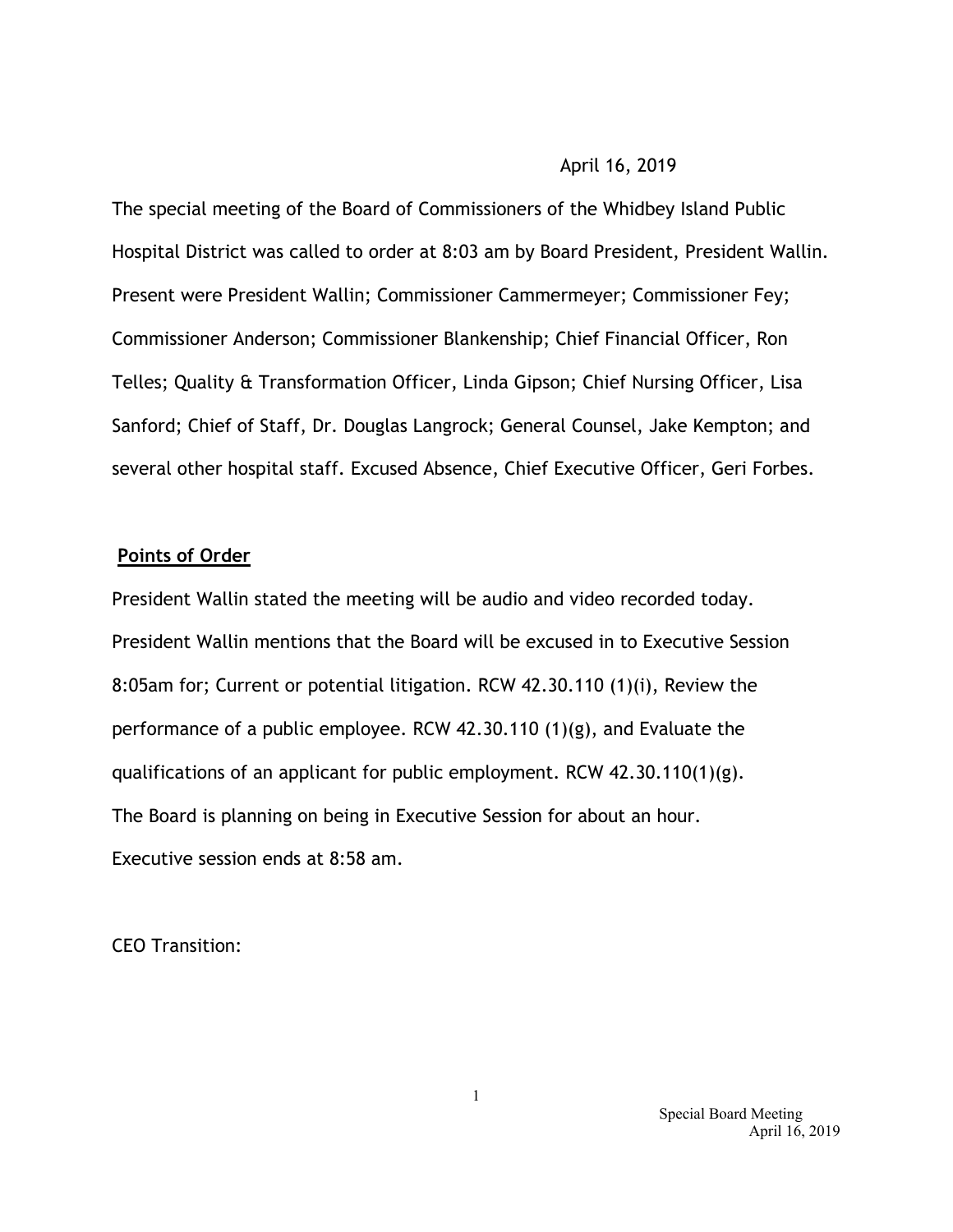Commissioner Blankenship motions the Board execute amending the employment contract of the CEO, which Geri Forbes will resign as CEO immediately and stay on staff as an Executive Consultant, seconded by Commissioner Fey. Motion Carried. Commissioner Blankenship moves to approve Resolution 394 which provides for the Interim appointment of Ron Telles as CEO until the general board meeting on May  $13<sup>th</sup>$ . It is the Boards intent is to name Mr. Telles as permanent Chief Executive Office at this May meeting Motion seconded by Commissioner Fey. Motion Carried. Commissioner Blankenship would like to publicly thank President Wallin for his leadership, time and effort in making this a smooth transition.

Ron Telles speaks to the board, publicly thanking them for the opportunity to partner and lead this hospital.

Ron Wallin states that the Board plans on being more present with the staff, and that they are here and engaged.

## **Adjournment**

There being no further business, Commissioner Cammermeyer called for a motion to adjourn, seconded by Commissioner Anderson to adjourn the meeting at 9:04am. Motion carried.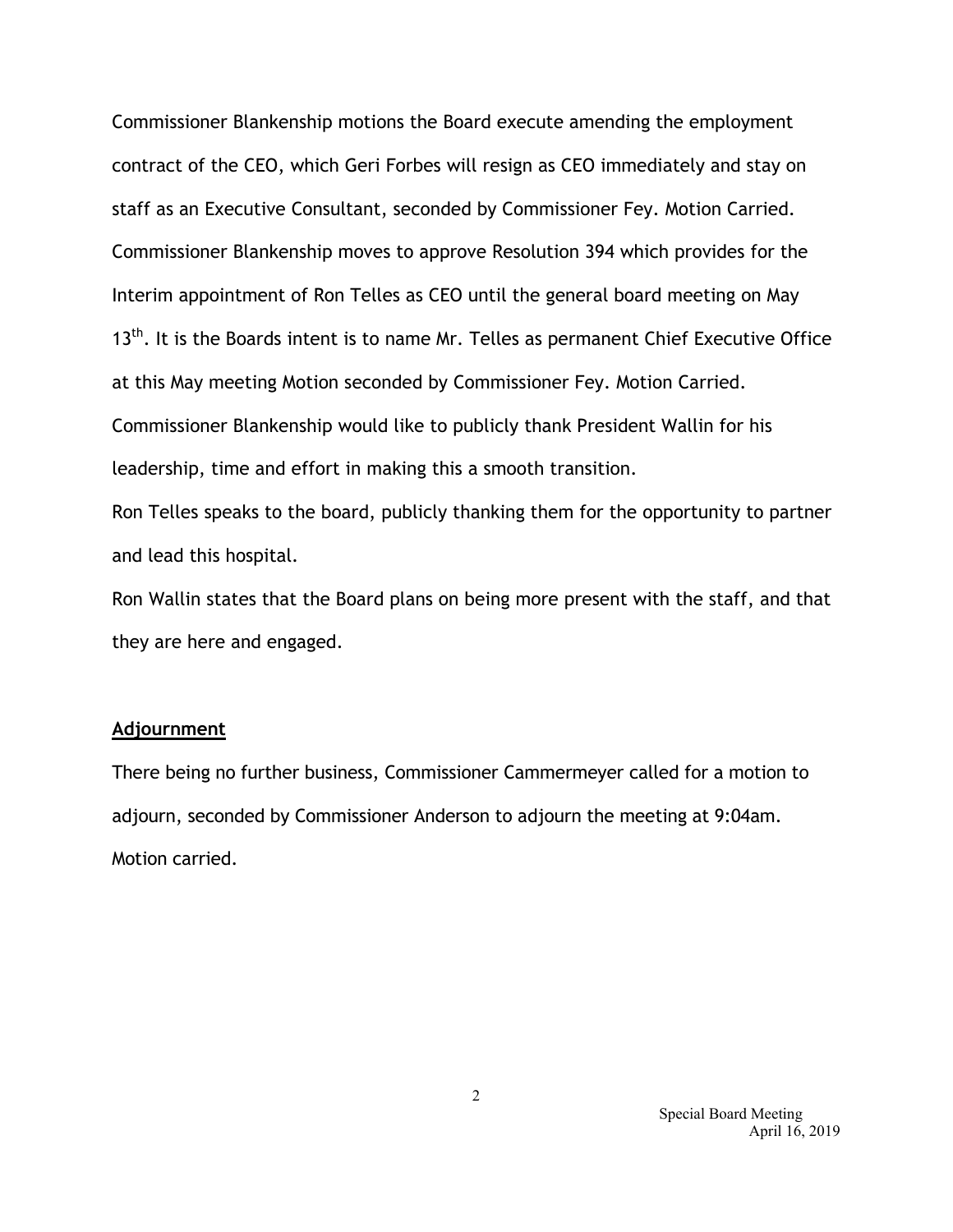President of the Commission

\_\_\_\_\_\_\_\_\_\_\_\_\_\_\_\_\_\_\_\_\_\_\_\_\_\_\_\_\_\_\_\_\_\_\_\_\_\_\_\_\_\_\_\_\_\_

Secretary of the Commission

\_\_\_\_\_\_\_\_\_\_\_\_\_\_\_\_\_\_\_\_\_\_\_\_\_\_\_\_\_\_\_\_\_\_\_\_\_\_\_\_\_\_\_\_\_\_